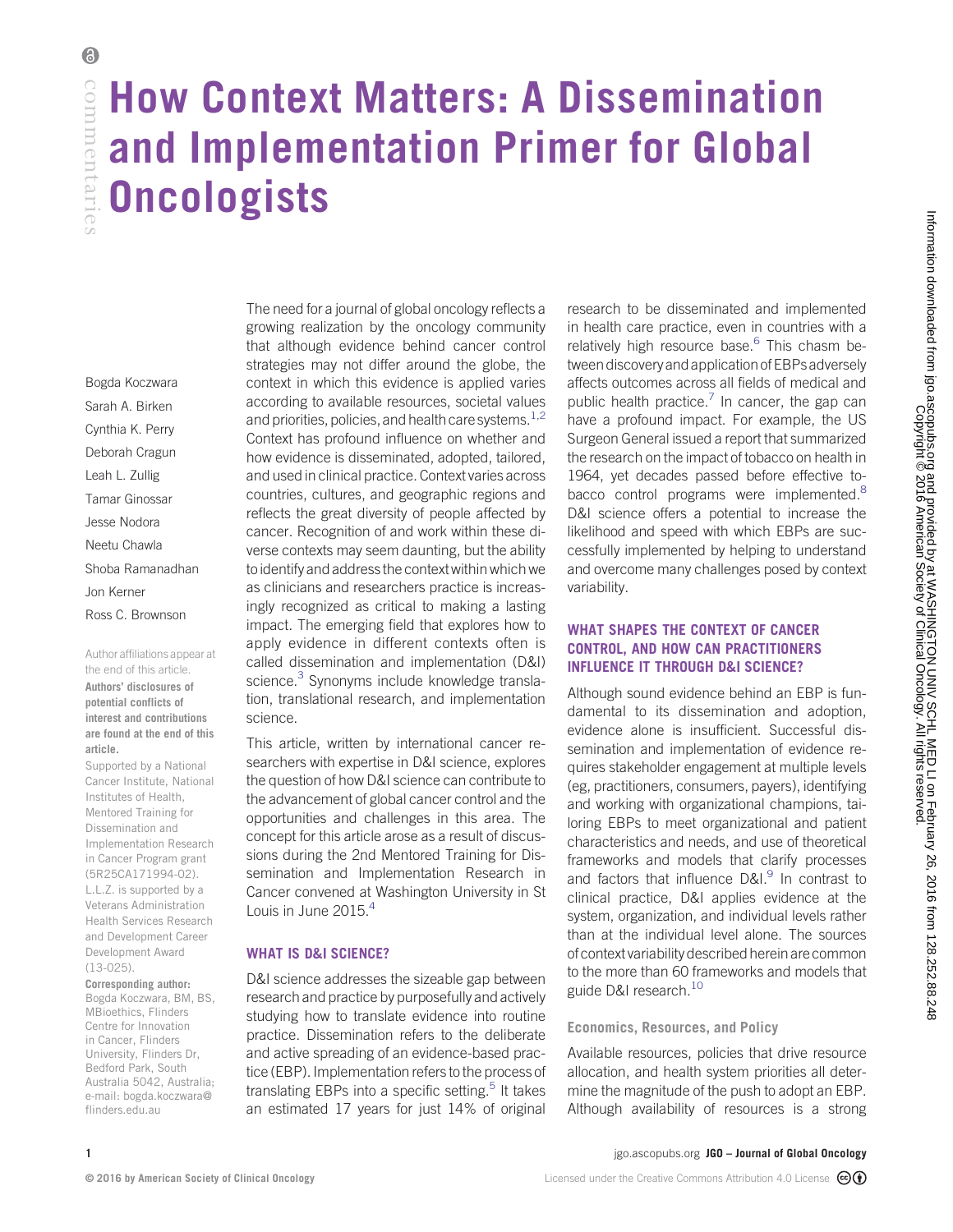Table 1 - Case Study: Visual Inspection With Acetic Acid Screening for Cervical Cancer in India by Primary Health Workers

| <b>Contextual Factor</b>         | <b>Description</b>                                                                                                                                                                               |
|----------------------------------|--------------------------------------------------------------------------------------------------------------------------------------------------------------------------------------------------|
| Economics, resources, and policy | Cervical cancer is the most common cause<br>of death among women in India.<br>Screening and early detection of cervical<br>cancer is an objective in a national cancer<br>control plan of India. |
|                                  | Lack of national infrastructure to deliver<br>Papanicolaou smears was determined by<br>the Indian Council of Medical Research.                                                                   |
|                                  | Government-World Health Organization<br>Joint Committee endorsement of a need to<br>develop alternative screening strategies<br>was gained.                                                      |
|                                  | India is classed as a low- to middle-income<br>economy with limited resources and in-<br>frastructure available to deliver health<br>care.                                                       |
| Societal culture and values      | Lack of awareness of cervical cancer<br>screening benefits existed.                                                                                                                              |
|                                  | Low level of health literacy: Intervention in-<br>corporated community education.                                                                                                                |
|                                  | Concerns about cost: All screening was<br>provided at no cost.                                                                                                                                   |
|                                  | Concerns about access: Temporary<br>screening clinics were set up onsite within<br>the slum communities.                                                                                         |
| Structure of the health system   | The majority of care is provided through fee-<br>for-service access, with only a small pro-<br>portion of the population insured.                                                                |
|                                  | Although public care is available for citizens<br>below the poverty line, access is limited to<br>those most financially vulnerable.                                                             |
| Stakeholder engagement           | Engagement with local government health<br>care providers and social, political, reli-<br>gious, and other opinion leaders was fa-<br>cilitated through medical social workers.                  |
|                                  | Door-to-door surveys in 20 study clusters<br>were done to raise awareness of the study.                                                                                                          |
|                                  | Community-based educational programs<br>were implemented.                                                                                                                                        |
|                                  | A consent letter was written in the local<br>language.                                                                                                                                           |

NOTE. In 2013, Surendra Shastri, MD, received a standing ovation at the plenary session of the American Society of Clinical Oncology Annual Meeting after presenting a study on cervical cancer screening in 150,000 women who lived in underprivileged communities in India. The study found that visual inspection with acetic acid or vinegar by primary health workers resulted in reduced cervical cancer mortality by 31%.<sup>[12](#page-4-0)</sup> Although the study was reported from the point of view of intervention efficacy, its design and conduct is an example of a successful implementation strategy and the importance of addressing contextual factors. This table summarizes the contextual factors relevant to this study.

> determinant of effective cancer control,  $11$  many examples of innovative cancer control strategies in settings with modest resources exist (Table 1). A recent review conducted by The Economist of the quality of cancer control plans in Asia revealed that

little correlation exists between quality of the national control plan and national resources, with one of the best plans reviewed coming from Thailand, a country of modest resources; countries of much more means like Japan and Australia, however, do not fare as well. $13$  One reason may be that policies can strategically distribute scarce resources due to stakeholder values and interests and promise of the EBP. This underscores the importance of engagement with key stakeholders, including policymakers, early in the course of planning for the implementation of EBPs.

## Societal Culture and Values

Culture and values shape policy decisions, distribution of health care resources, and societal perception of need and desire to change. In this sense, societal culture and values may act as the pull of (or the push back against) EBP D&I. EBPs are more likely to be disseminated and implemented if they are perceived as consistent with user values and culture and have a relative advantage over current practices. $14$  Of note, in a complex setting, the relative impact of different factors varies. For example, although cultural values are often perceived as barriers to care (eg, cultural values of modesty among ultraorthodox Jewish women are considered barriers to breast and gynecologic cancer screening), these are commonly associated with limited access to care and are successfully addressed when access is improved through system change, policy change, or resourcing[.15](#page-4-0) Successful implementation and meaningful stakeholder engagement require a recognition of the influence of culture and values in the context of the EBP in question.

## Structure of Health Care Systems

The health care systems within which care is delivered determine the fit influenced by the push and pull interaction among policies, resources, and societal culture and values. If the structure of the health care system aligns with the resources, policies, and culture and values (from which it is derived), the embedding of EBP into day-to-day operations is likely to be faster and more straightforward than when these factors present opposing forces. For example, survivorship care as a discipline is less prevalent in countries where the main priority is to provide adequate access to acute cancer treatment and the cancer advocacy organizations are intheir infancy. In countrieswith welldeveloped and resourced health care systems with growing numbers of cancer survivors, the approach to delivering survivorship care varies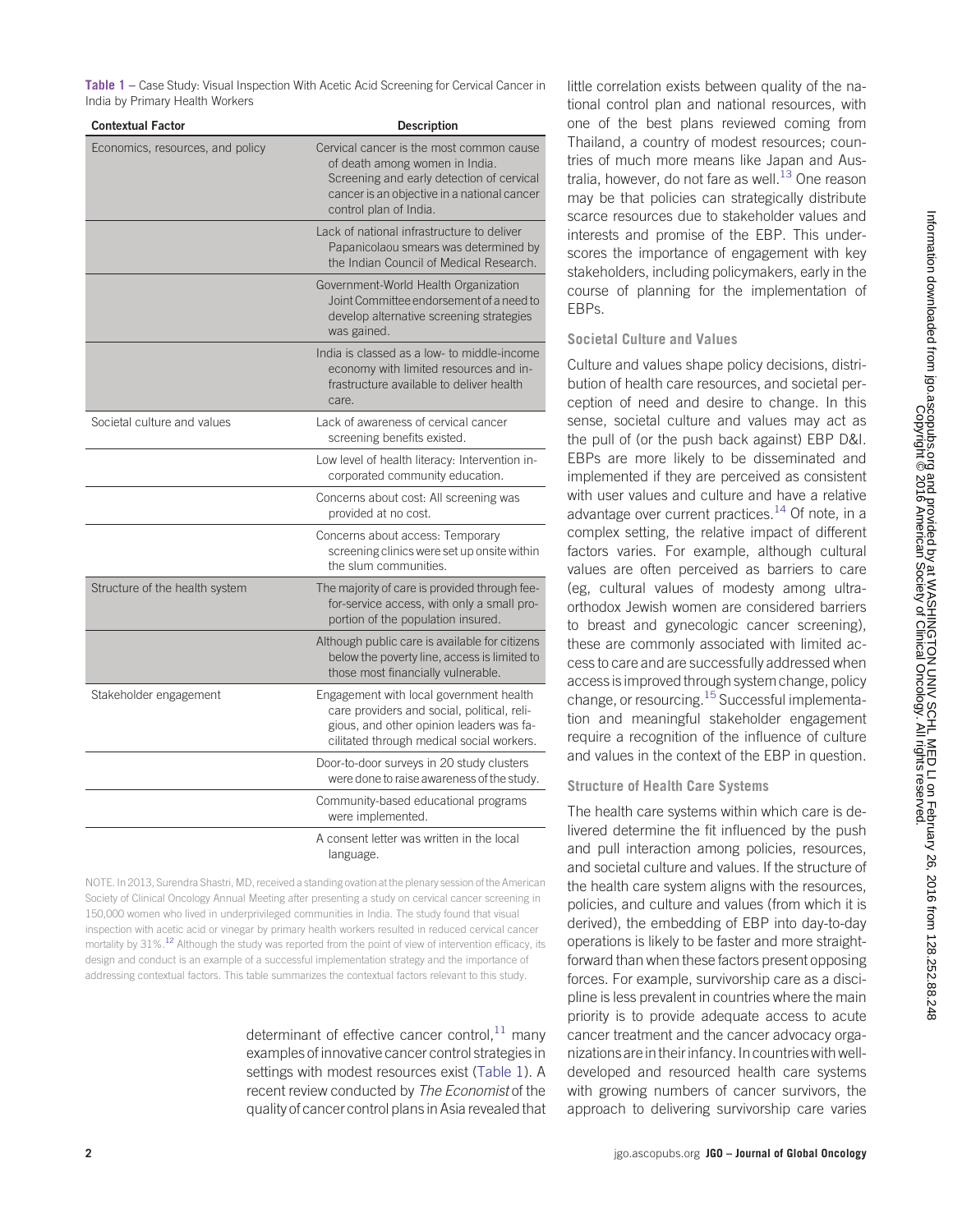according to how health care is delivered and funded. In nationalized health care systems (eg, United Kingdom, Canada), survivorship care continues to develop with an increased emphasis on delivery in primary care settings. In the United States, with a system largely comprising private payers and comprehensive cancer centers, most survivorship care remains in cancer care set-tings.<sup>[16](#page-4-0)</sup> Successful implementation of EBP requires consideration of how well the EBP can fit into the existing setting and whether its implementation requires manipulation of the push (policy), pull (stakeholder values), and/or change of fit through change of the health care system or setting.

## **Stakeholders**

Although the D&I process is undertaken mostly at the system rather than at the individual level, one cannot successfully engage, communicate, and negotiate with the system without engaging the people who represent various aspects of the system (eg, clinicians, patients, policymakers). In the ideal setting where the pull, push, and fit are just right, the engagement would consist of building common understanding, agreeing on expectations, and planning how to work together. In real life, these processes are achieved through negotiation. Stakeholder support is essential for successful implementation of EBPs and continues to be a key factor in the acceptability and sustainability of a program.

Stakeholders ' differing goals, priorities, and engagement in change and differing levels of health literacy potentially affect their ability to make informed decisions. Stakeholder perspectives may vary dramatically, even in areas of geographic proximity and similar resources. For example, the Choosing Wisely campaign to deimplement ineffective practices in cancer care led to different priority lists in Canada and the United States and different approaches to how these lists were generated. In the United States, the Cost of Care Task Force listed five practices that should be avoided and presented it to the ASCO Clinical Practice Committee, advocacy groups, and the ASCO Board of Directors for endorsement. The list comprised specific practices, three of which were related to cancer tests for staging and follow-up. $17$  In contrast, the Canadian Partnership Against Cancer adopted a four-stage approach that refined 66 potential practices into 10, with only one overlap-ping with the ASCO list.<sup>[18](#page-4-0)</sup>

## A CALL TO ACTION FOR GLOBAL ONCOLOGISTS

As oncologists become global practitioners, D&I science offers tools to broaden their clinical and research endeavors (Table 2). D&I science clarifies the challenges that stem from diverse contexts as well as the diverse factors that may aid practitioners ' efforts to adopt EBP to fit these contexts. Dedicated funding opportunities for D&I research through the National Cancer

Table 2 - Useful Dissemination and Implementation Resources for Global Oncology

| Resource                                                                   | Website                                                     |
|----------------------------------------------------------------------------|-------------------------------------------------------------|
| Australasian Implementation Network<br>(Australia)                         | www.implementationaustralasia.net                           |
| Dissemination & Implementation Portal                                      | http://portals.tracs.unc.edu/index.php/d-iportal/d-i-portal |
| <i>Implementation Science</i> (journal)                                    | www.implementationscience.com                               |
| Knowledge Translation + (Canada)                                           | http://plus.mcmaster.ca/KT/Default.aspx                     |
| Mentored Training for Dissemination &<br>Implementation Research in Cancer | http://mtdirc.org                                           |
| National Cancer Institute Implementation<br>Science                        | http://cancercontrol.cancer.gov/is                          |
| Patient-Centered Outcomes Research<br>Institute                            | www.pcori.org                                               |
| <b>Quality Enhancement Research Initiative</b>                             | www.queri.research.va.gov/ciprs/resources.cfm               |
| Society for Implementation Research<br>Collaboration                       | www.societyforimplementationresearchcollaboration.org       |
| UK Implementation Network                                                  | www.uk-in.org.uk                                            |
| World Health Organization Implementation<br>Research Toolkit               | www.who.int/tdr/publications/topics/ir-toolkit/en           |

NOTE. Although many dissemination and implementation resources are available and more continue to evolve, the resources in this table serve as a starting point for gaining knowledge and linking with the community of dissemination and implementation practitioners.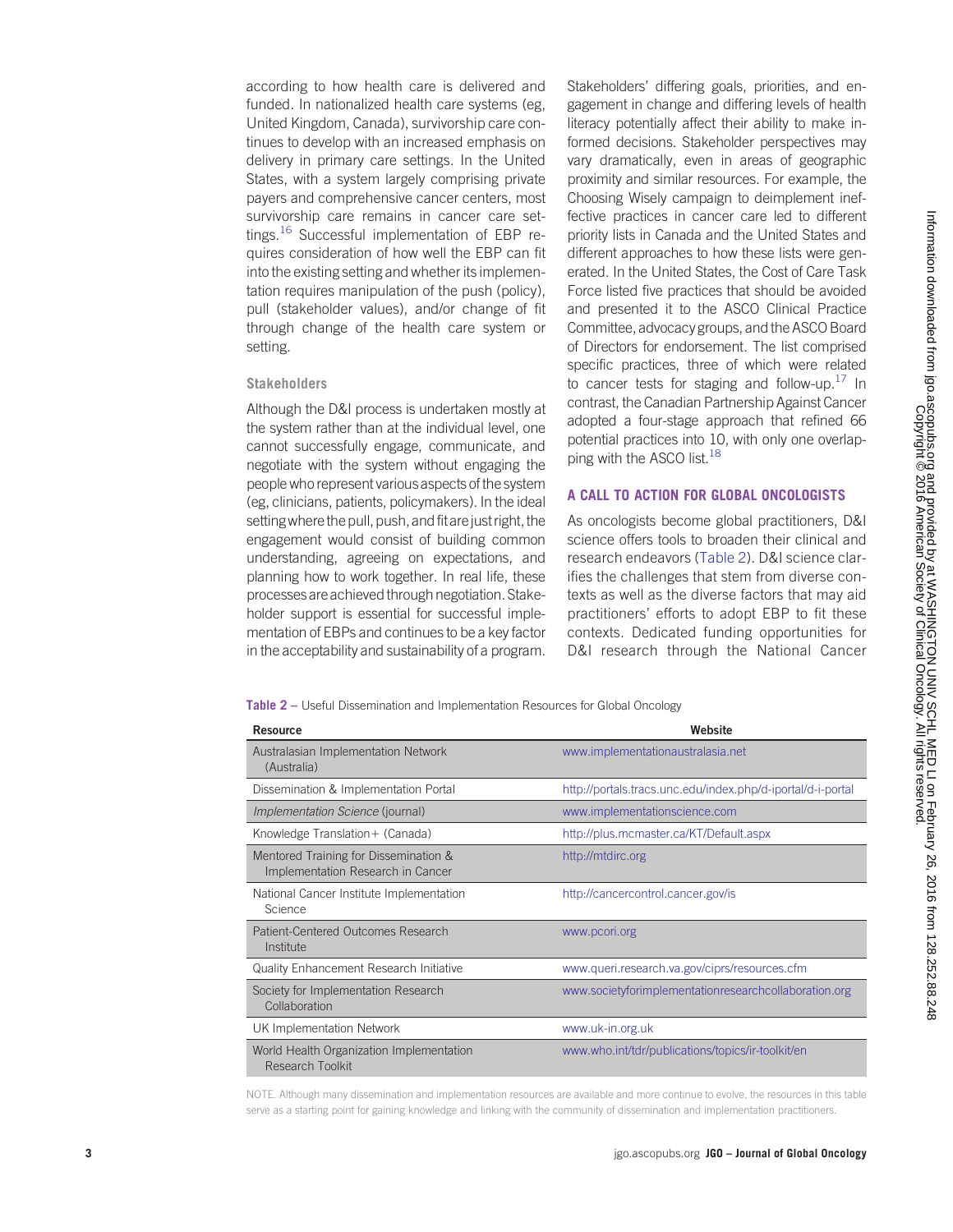<span id="page-3-0"></span>Institute, Patient-Centered Outcomes Research Institute, and other international grant funding schemes attest to the increasing recognition of the value of D&I by funders and policymakers, but its value must be equally embraced by the oncology community through integration of D&I methodology into clinical practice, research design, and evaluation of interventions and programs.

The oncology community must acquire new skills and recognize not only the content but also the context of their practices and design and report

research with various contexts in mind. Likewise, the field of D&I must broaden its reach beyond its current geographic focus, which remains mostly within the United States, United Kingdom, Canada, and Australia. The ideal time is now to open the discussion about howto integrate the concepts of D&I into day-to-day practice of global cancer prevention and control. May that be the lasting legacy of the Journal of Global Oncology.

#### DOI: [10.1200/JGO.2015.001438](http://dx.doi.org/10.1200/JGO.2015.001438)

Published online on [jgo.ascopubs.org](http://jgo.ascopubs.org) on January 20, 2016.

### AUTHOR CONTRIBUTIONS

Administrative support: Ross C. Brownson Manuscript writing: All authors Final approval of manuscript: All authors

### AUTHORS ' DISCLOSURES OF POTENTIAL CONFLICTS OF INTEREST

How Context Matters: A Dissemination and Implementation Primer for Global Oncologists

The following represents disclosure information provided by authors of this manuscript. All relationships are considered compensated. Relationships are self-held unless noted. I 5 Immediate Family Member, Inst = My Institution. Relationships may not relate to the subject matter of this manuscript. For more information about ASCO 's conflict of interest policy, please refer to [www.asco.org/rwc](http://www.asco.org/rwc) or [jco.ascopubs.org/site/ifc](http://jco.ascopubs.org/site/ifc).

Bogda Koczwara No relationship to disclose

Sarah A. Birken No relationship to disclose

Cynthia K. Perry No relationship to disclose Deborah Cragun No relationship to disclose

Leah L. Zullig Speakers' Bureau: OptumHealth Travel, Accommodations, Expenses: OptumHealth

Tamar Ginossar No relationship to disclose

Jesse Nodora No relationship to disclose

Neetu Chawla No relationship to disclose

Shoba Ramanadhan No relationship to disclose

Jon Kerner No relationship to disclose

Ross C. Brownson No relationship to disclose

#### References

- 1. Sepulveda C (ed): Cancer Control: Knowledge Into Action: WHO Guide for Effective Programmes: Module 1: Planning. Geneva, Switzerland, World Health Organization, 2006
- 2. Bekic AJ, Bhadrasian V, Black B, et al: National Cancer Control Planning Resources for Nongovernmental Organizations. Geneva, Switzerland, Union for International Cancer Control, 2005
- 3. Kerner JF, and Hall KL: Research dissemination and diffusion: Translation within science and society. Res Soc Work Pract 19:519-530, 2009
- 4. Mentored Training for Dissemination & Implementation Research in Cancer. <http://mtdirc.org>
- 5. Rabin BA, and Brownson RC. Developing the terminology for dissemination and implementation research, in Brownson RC, Colditz GA, and Proctor EK (eds): Dissemination and Implementation Research in Health: Translating Science to Practice. New York, NY, Oxford University Press, 2012, pp 23-54
- 6. Balas EA, and Boren SA: Managing clinical knowledge for healthcare improvement, in Bemmel J, and McCray AT (eds): Yearbook of Medical Informatics 2000: Patient-Centered Systems. Stuttgart, Germany, Schattauer Verlagsgesellschaft, 2000, pp 65-70
- 7. Green LW, Ottoson JM, García C, et al: Diffusion theory and knowledge dissemination, utilization, and integration in public health. Annu Rev Public Health 30:151-174, 2009